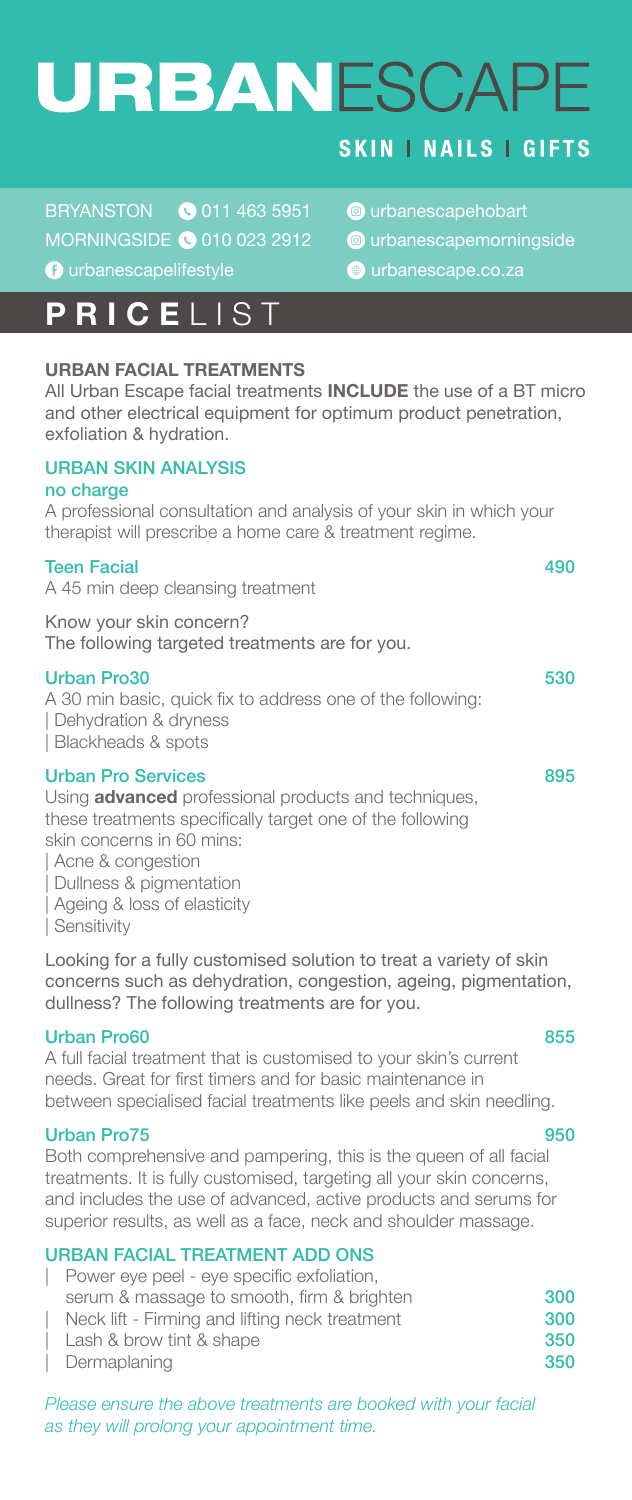#### BACK PURIFICATION TREATMENT (75 mins) 895

A deep cleanse is followed by extractions and a relaxing massage.

#### **AGEING CONCERNS**

The following procedures are preceded by a thorough consultation where together we will determine a course of treatments based on your primary skin concerns. We will also discuss what you can expect during and after each treatment, as well as potential down time and essential pre and post home care products.

#### DERMAPEN 4 MICRO NEEDLING

The Collagen Induction therapy is a remarkable needling treatment that causes skin to stimulate collagen production and fresh, new tissue. Skin tightens, wrinkles, fine lines, scarring and hyper pigmentation significantly diminish. Pores become finer and the overall health and circulation of the skin is improved. Because you deserve the best and because we like to see results, our equipment and the products we needle into the skin are of the highest quality. Remember ladies, not all micro needling is created equal.

#### DERMAPEN 4

| <b>ULIND LIVT</b><br>Single treatment - Face & neck                                                                                                                                                                                                                                                                                                                | 1850       |
|--------------------------------------------------------------------------------------------------------------------------------------------------------------------------------------------------------------------------------------------------------------------------------------------------------------------------------------------------------------------|------------|
| Single treatment - Face, neck & chest                                                                                                                                                                                                                                                                                                                              | 2 100      |
| <b>DP DERMACEUTICALS UBER PEEL</b>                                                                                                                                                                                                                                                                                                                                 |            |
| Face & neck<br>Face, neck & chest<br>L                                                                                                                                                                                                                                                                                                                             | 390<br>490 |
| <b>DERMACEUTIC LABORATOIRE medical peels</b>                                                                                                                                                                                                                                                                                                                       |            |
|                                                                                                                                                                                                                                                                                                                                                                    |            |
| <b>MASK PEEL</b><br>For oily skin with large pores. This peel brightens,<br>purifies, decreases sebum production and evens skin tone.<br>Great for teens and adults with oily or congested skin.                                                                                                                                                                   | 560        |
| <b>MILK PEEL</b><br>For fine lines, dull complexion and loss of tone.<br>This peel stimulates the epidermis, evens skin tone,<br>regulates oil and dilated pores, restoring skin radiance.<br>This is a superficial to medium depth peel.<br>No down time or peeling makes this treatment great to have<br>every 2 to 3 weeks to maintain a youthful looking skin. | 800        |
| Concerned about ageing? These powerful peels are for you.                                                                                                                                                                                                                                                                                                          |            |
|                                                                                                                                                                                                                                                                                                                                                                    |            |

| <b>COSMO PEEL</b>                                | 15% TCA 1 600 |  |
|--------------------------------------------------|---------------|--|
| For wrinkles, texture and pigmentation.          | 18% TCA 1 700 |  |
| Reduces acne, pigment spots and signs of ageing. |               |  |
| Improves texture and smoothness.                 |               |  |
|                                                  |               |  |

Your skin is likely to peel, so there is some down time. Expect results!

#### MELA FORTE PEEL 2 100

Excellent for all skin types, a stronger peel to specifically target pigmentation and improve skin clarity. We recommend a course of 4 treatments at 4 to 6-week intervals.

*Please note that both Cosmo and Mela peels require skin preparation using specific products prior to your treatment. Recommended home care products post your treatment, or during your course of treatments, will significantly increase results.*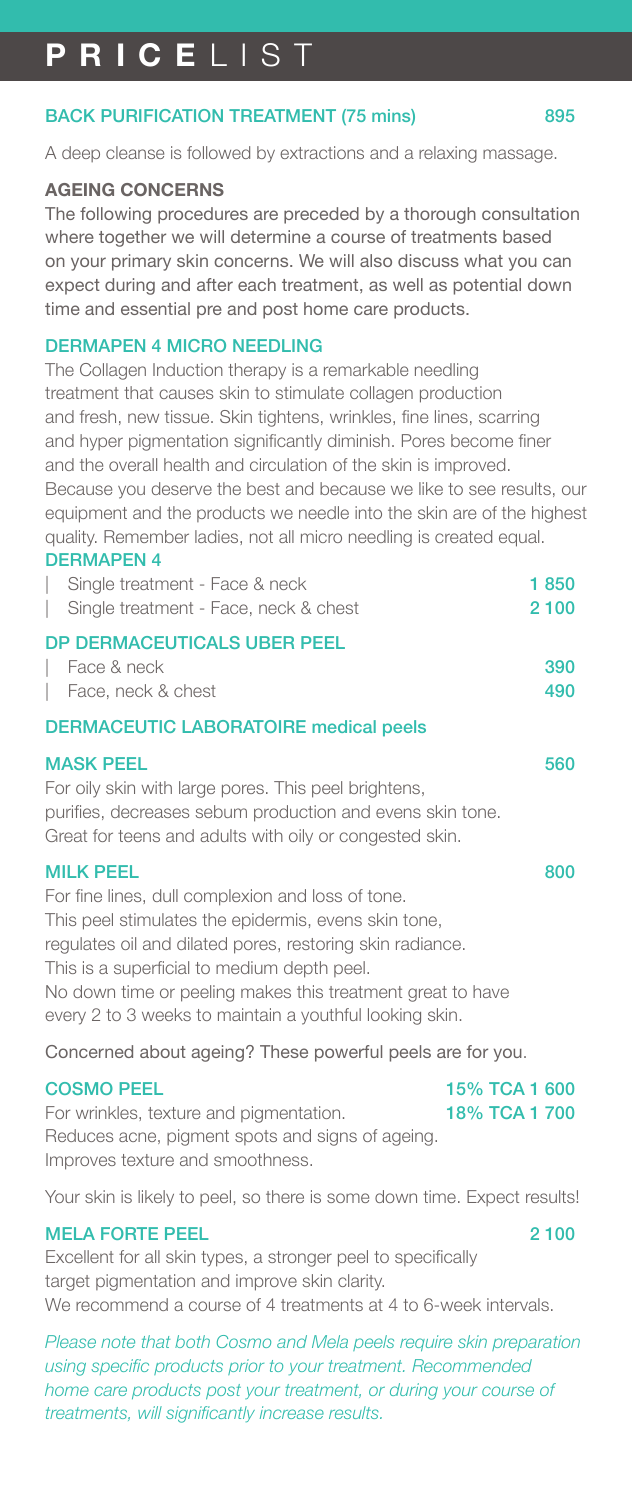| <b>DERMALOGICA ADVANCED PRO POWER PEEL</b><br>A customisable, superficial peel for smoother, brighter skin.<br>This treatment is a gentle introduction to skin peeling for<br>those wanting to maintain healthy, youthful skin.<br><b>DERMAPLANING</b><br>A treatment aimed to exfoliate and boost radiance by removing<br>the outermost layer of the skin and peach fuzz (fine hair)<br>with the expert use of a scalpel. Expect an instant glow! | <b>DERMALOGICA PRO POWER PEEL</b> | 800 |
|----------------------------------------------------------------------------------------------------------------------------------------------------------------------------------------------------------------------------------------------------------------------------------------------------------------------------------------------------------------------------------------------------------------------------------------------------|-----------------------------------|-----|
|                                                                                                                                                                                                                                                                                                                                                                                                                                                    |                                   | 960 |
|                                                                                                                                                                                                                                                                                                                                                                                                                                                    |                                   |     |
|                                                                                                                                                                                                                                                                                                                                                                                                                                                    |                                   |     |
|                                                                                                                                                                                                                                                                                                                                                                                                                                                    |                                   |     |
|                                                                                                                                                                                                                                                                                                                                                                                                                                                    |                                   | 490 |
|                                                                                                                                                                                                                                                                                                                                                                                                                                                    |                                   |     |
|                                                                                                                                                                                                                                                                                                                                                                                                                                                    |                                   |     |
|                                                                                                                                                                                                                                                                                                                                                                                                                                                    |                                   |     |

### DERMAPLANING WITH 1100 DERMALOGICA PRO POWER PEEL

### \*PHOTO REJUVENATION \*

Gem-PL technology-patented system transfers light 2-3mm below the skin's surface. This results in proper circulation and increased distribution of oxygen & food to the cells, as well stimulating collagen & elastin production. Overall tone and texture of the skin improves, the skin becomes healthier and thicker with fewer wrinkles.

| Face & neck        | 1 2 1 0 |
|--------------------|---------|
| Face, neck & chest | 1810    |
| Chest              | 910     |
| Spot treatment     | 360     |

### \*LASER HAIR REMOVAL - Gem PL light technology\*

| Bikini and underarm      | 1 000   |
|--------------------------|---------|
| Full Bikini and underarm | 1 2 1 0 |
| Full Bikini              | 910     |
| Bikini                   | 660     |
| Upper lip                | 360     |
| Ladies chin              | 360     |
| Underarm                 | 560     |
| Half arm                 | 1010    |
| Full leg                 | 2710    |
| $3/4$ leg                | 2160    |
| $1/2$ leg                | 1610    |
| Gents chest              | 1610    |
| Gents back & shoulders   | 1810    |
| Gents half back/stomach  | 1 110   |
|                          |         |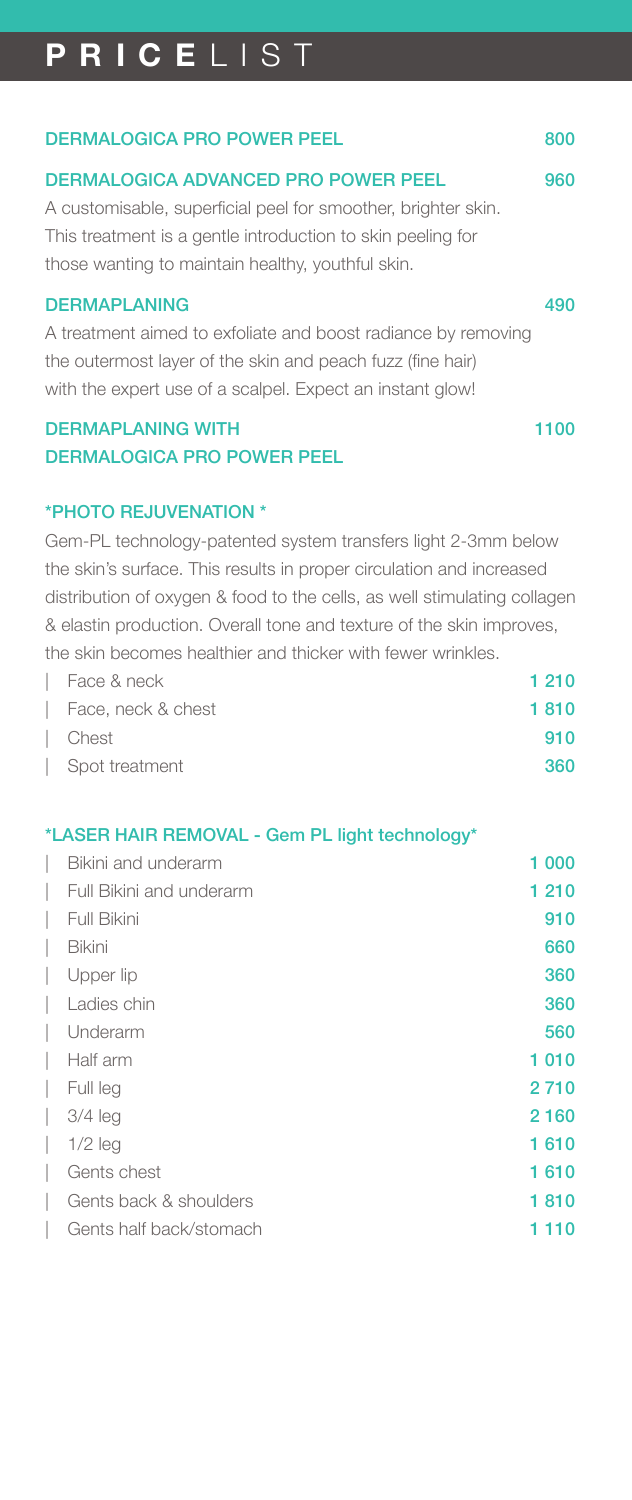Happiness is... having your nails done Mani Pedi Combo

|                                                                            | manı | Peal | Compo |
|----------------------------------------------------------------------------|------|------|-------|
| Shape & paint                                                              | 205  | 230  |       |
| The Classic - soak, exfoliation,<br>cuticle care, paint & massage          | 360  | 380  | 700   |
| Express – soak, exfoliation,<br>cuticle care & paint                       | 310  | 350  |       |
| Just Gelish – nail prep & application                                      | 350  | 350  |       |
| Deluxe Gelish - soak, exfoliation,<br>cuticle care, application & massage  | 440  | 490  | 890   |
| Just Shellac – nail prep & application                                     | 370  | 370  |       |
| Deluxe Shellac - soak, exfoliation,<br>cuticle care, application & massage | 460  | 495  | 930   |
| Gents - soak, exfoliation, cuticle care<br>& massage                       | 320  | 360  |       |
| <b>Teens</b>                                                               | 280  | 280  |       |

#### SOFT GEL TIPS

| Soft gel tips & Gelish                            | 540 |
|---------------------------------------------------|-----|
| Soft gel tips with polish                         | 440 |
| <b>SOAK OFF</b>                                   |     |
| Gelish/Shellac soak off only                      | 100 |
| Gelish/Shellac soak off with new mani or pedi     | 70  |
| Soak off with shape and OPI Gel break / Nail envy | 220 |
| Acrylic soak off only                             | 150 |
| Acrylic soak off with new set                     | 110 |
| <b>ACRYLIC</b>                                    |     |
| Acrylic tips                                      | 550 |
| Acrylic overlay (no tips)                         | 450 |
| Acrylic fill                                      | 370 |
| Gelish over acrylic                               | 140 |
| Acrylic repair per nail                           | 100 |
| <b>EXTRAS</b>                                     |     |
| Additional foot massage (15 mins)                 | 125 |
| Additional foot massage (30 mins)                 | 250 |
| Paraffin dip                                      | 140 |
| Nail repair Gelish/Shellac per nail               | 60  |
| Nail art per nail                                 | 50  |
|                                                   |     |